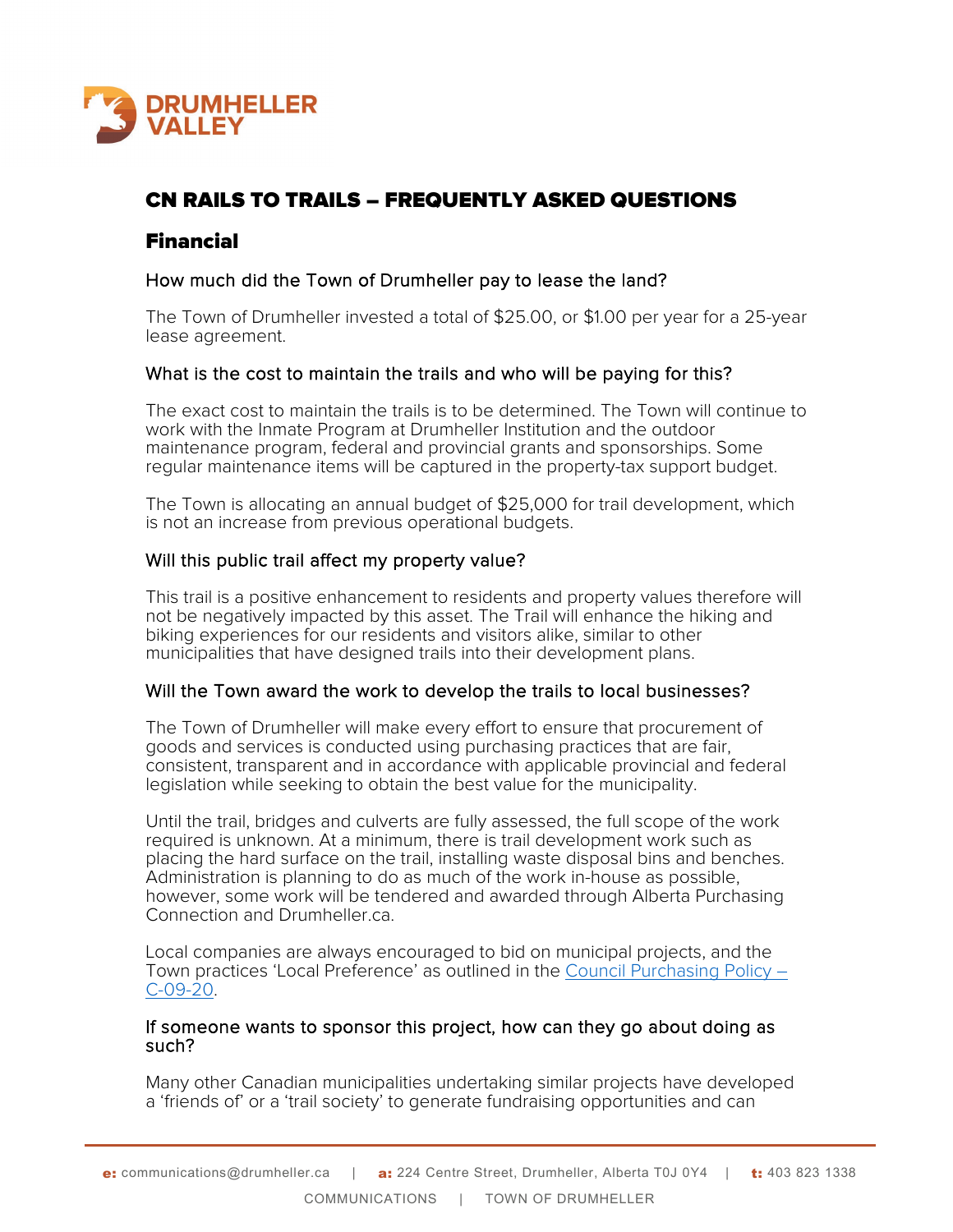

accept taxable donations. If this is the right fit for the community, the Town will support the cause.

Once we have a full review of the trail, sponsorship opportunities (benches, washrooms, rest areas, waste and/or recycling receptacles, doggy relief stations, shade structures etc.) will be defined

In the meantime, those interested in sponsoring the project in some capacity can contact the Chief Administrative Officer or the Mayor of Drumheller.

#### When was the land leased?

The lease agreement was signed in March 2022.

#### Will my property taxes increase due to the addition of this trail?

Property taxes will not increase solely due to the addition of this trail. Property taxes are reviewed annually with all operations of the town. Typically, the Town allocates \$25,000 per year for trail maintenance.

## Flood Mitigation

#### Is the CN Rail Trail part of the flood mitigation project?

Parts of the rail system can act as flood protection berms, between Rosedale and Downtown Drumheller, along Highway 56, though the majority of it is not. The structure along Highway 56 is adequate flood protection to a 2100cms event; however, some temporary response measures would be required to manage the drainage pipes running through the rail line.

## How much DMAF funding is going toward the Rail Trail?

No funding from the flood mitigation project will be allocated to the Rail Trail.

## Operations/Transportation

#### What is the plan to maintain the trails when some trails have been neglected as of recently?

Some pre-existing trails along the Badlands River Parks trail system were damaged by equipment last year. These trails were not repaired, as they will be removed for upcoming berm construction. It was not a viable use of public funds to replace these sections of the trail, though they were repaired to ensure usability for their final season.

Resources will be provided to ensure trails are maintained.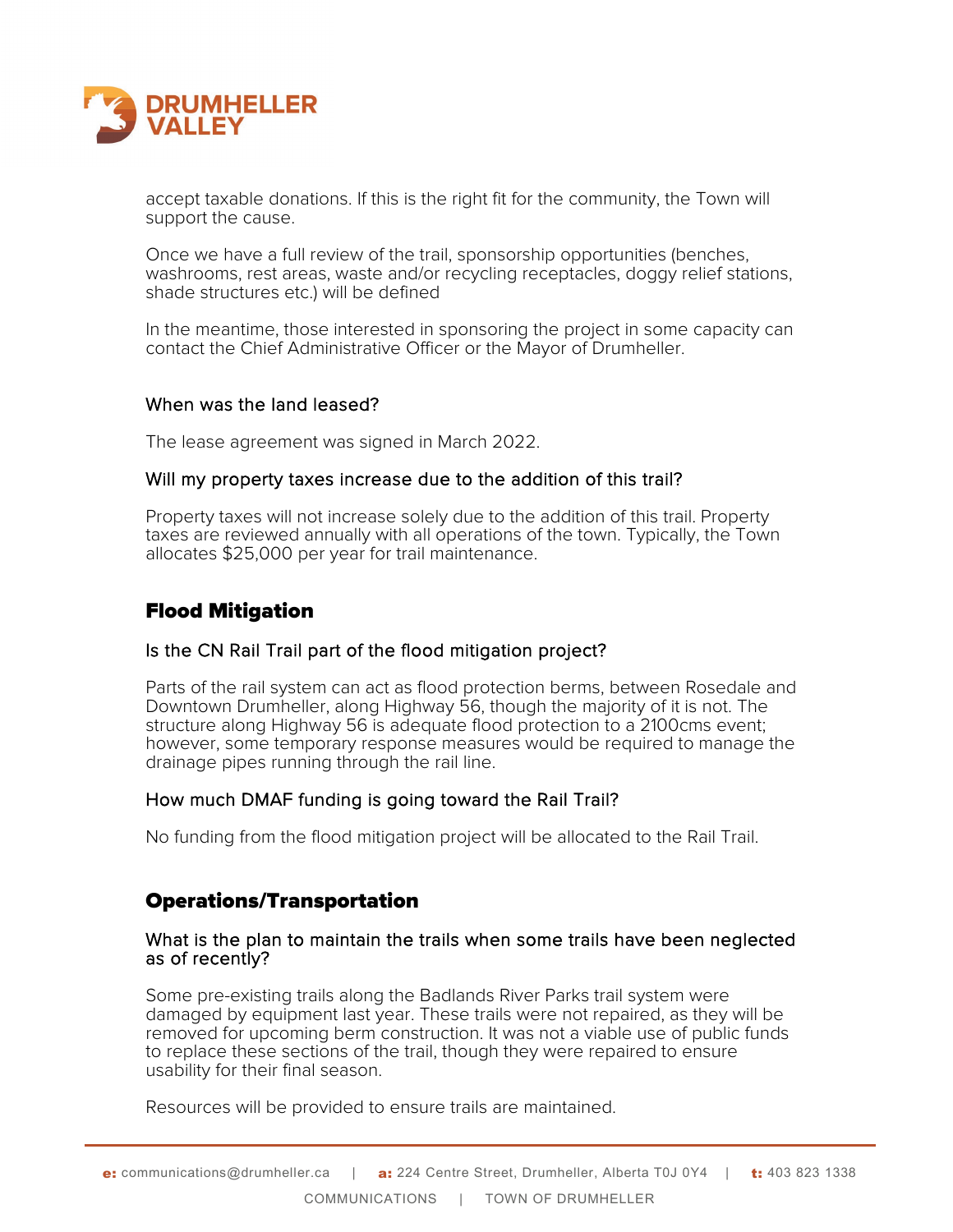

## Will the Midland Bridge be converted to a vehicular bridge?

No. The CN Rail Bridge connecting Nacmine to Midland across the Red Deer River will be open for active transportation – walking, running and cycling only, as outlined in the lease agreement. A new vehicular bridge to connect Highway 575 to Highway 838 would be an estimated \$20M.

## What happens after the 25-year lease is up?

Once the lease comes to an end, there will be an opportunity to extend. If CN Rail wishes to reuse the system and dissolve it for railway tracks, the Town will be responsible for removing any items, including developed areas and/or structures along the way.

## What happens if the work is not completed within the estimated timeframe?

Only some areas will be targeted for development while others would be left in its natural state. These locations are yet to be determined.

#### Will the trail have shade structures along the way?

This is dependent on what type of funding is available (federal and provincial grants, sponsorships, donations, tax-supported capital, etc.).

#### Will the trail have public (year-round?) washrooms and doggy relief stations?

Year-round public washrooms will also be dependent on funding (federal and provincial grants, sponsorships, donations, tax-supported capital, etc.). Waste receptacles and doggy relief stations will be added as the trails continue to develop, as these items are an inexpensive way to enhance the trails. Port-apotties may be considered for the first few years as the trail system is developed.

#### Will the trails allow ATV, dirt bikes, snowmobiles etc.?

No. These trails are designated for active transportation – walking, running and cycling only. As outlined in the Highway Vehicle Act, ATVs are not permitted within Town limits.

#### What type of surface will this be? Will this be accessible to persons with disabilities who have mobility equipment?

Developed areas of the trail will be comprised of recycled asphalt millings, similar to some sections of the Badlands River Parks trail system. This surface is considered an all-weather surface and can support mobility equipment. There will be accessibility points (ramps) to access the trail, mostly in the downtown developments.

## Will this trail be developed all at once or in sections?

The current plan is to develop this trail in sections. It is cost-prohibitive to develop the entire trail system at once. The Town wants to develop the trail in a fiscally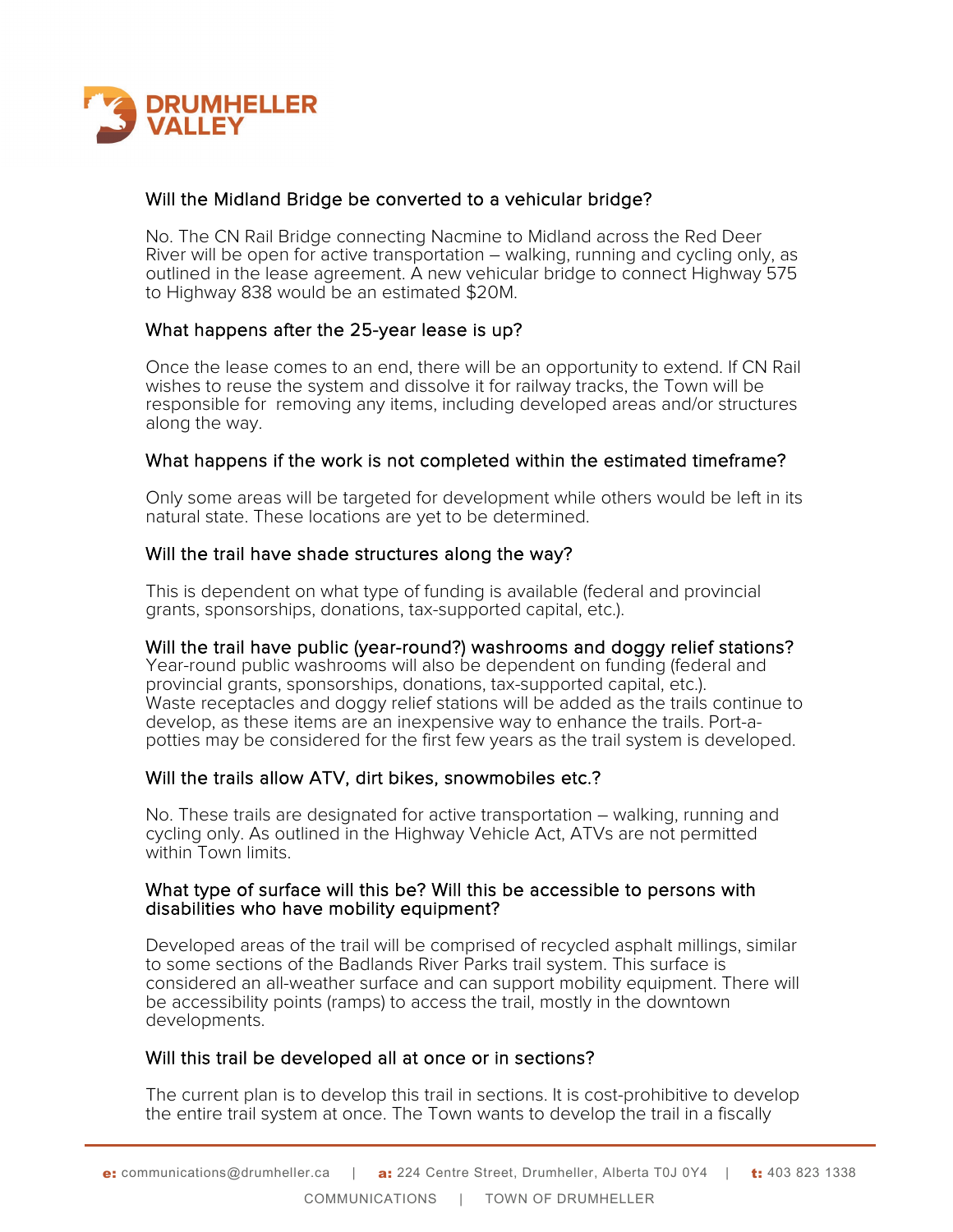

responsible and sustainable manner with support from federal and provincial grants and potential sponsorships.

The first area scheduled to be developed is connecting Downtown Drumheller to the lights at 19 Street East and Highway 56.

#### Will there be parking available at certain access points?

There are existing parking destinations along the trail already; however, the Town will identify and develop specific areas as starting/ending points with parking areas as a consideration. A recent example is the proposed Downtown Dike development includes additional parking areas adjacent to the redeveloped Badlands River Trail system.

#### There are a couple of locations along the trail that cross busy roads. What's your plan for that?

Where necessary, the Town will work with Alberta Transportation to provide pedestrian crossing points.

#### Can emergency vehicles use the CN Rail bridge in Midland in an emergency?

No. The CN Rail Bridge connecting Nacmine to Midland across the Red Deer River will be open for active transportation – walking, running and cycling only, as outlined in the lease agreement. A new vehicular bridge to connect Highway 575 to Highway 838 would be an estimated \$20M.

## **Other**

## Why is this project happening right now?

The residents of Drumheller began sharing their interest in converting the railway to a walking trail shortly after the last train went through the Valley in 2014.

Previous Councils and Administrations have been working toward this project since that time, and we are finally able to celebrate earlier efforts by concluding this much-anticipated partnership with CN Rail.

#### Will local companies be contracted in to do the work, or will they be sourced from other communities?

The Town's Administration is planning to do as much of the work in-house as possible; however, some work will be tendered and awarded through Alberta Purchasing Connection and Drumheller.ca. Local companies are always encouraged to bid on municipal projects, and the Town practices 'Local Preference' as outlined in the [Council Purchasing Policy – C-09-20.](https://www.drumheller.ca/public/download/files/198814)

#### Will memorial benches/picnic tables be allowed on the trail and, if so, where can people inquire about placing one?